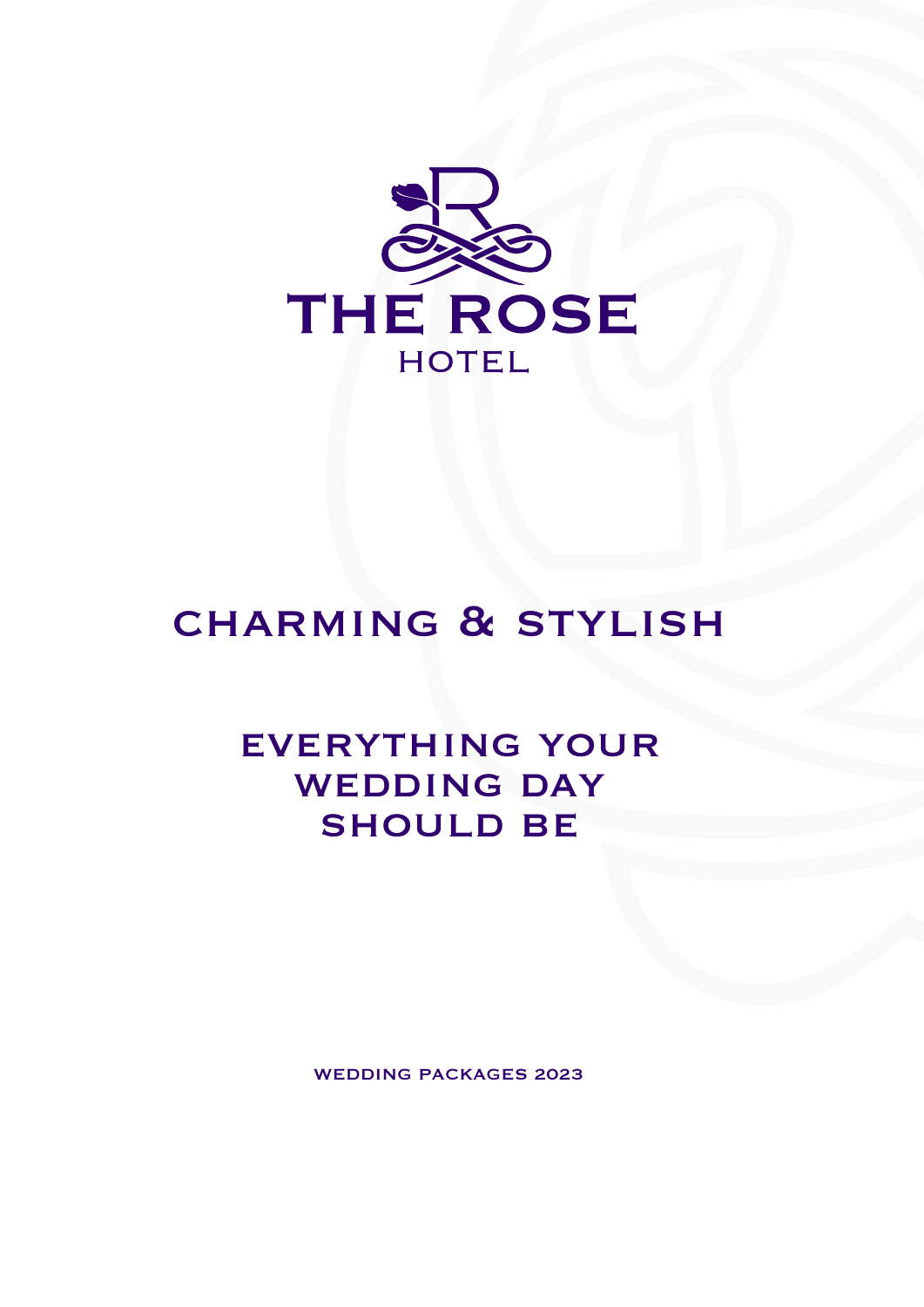

## **CONGRATULATIONS**

Congratulations to you both on your engagement, we are delighted that you are considering The Rose Hotel for your special day. My team and I are on hand from the day of your initial enquiry right through to the day you depart as a married couple. It's an exciting time ahead for you both and I am here to work with you along the way to make your dream day become a reality. Following a large scale hotel refurbishment in 2016, we embarked on our own journey in becoming one of Kerry's leading wedding hotels, and have proudly won wedding awards to endorse our great commitment and service to our couples. We promise to not only ensure that your expectations are met, but that they are exceeded in every way possible.

Civil Ceremonies are becoming more and more popular and we are delighted to be a fully licensed venue for vows to be taken in our intimate Kerry Suite. Our quality of food and friendly service are constantly complimented by past wedding couples and their guests, and we can assure you we will deliver an exceptional experience on your wedding day.

Executive Head Chef, Odran Lucey, and his experienced team of Chefs are dedicated to providing excellent cuisine that will be sure to impress your family and friends on your special day. Our banqueting team pride themselves on our high standards of service, which is consistently complimented by many of our weddings. In the lead up to your big day, why not enjoy some pampering in Serenity Spa? Choose from a wide range of treatments in advance of your wedding or have the bridal party beautified the morning of your wedding from the comfort of the hotel.

Our dedicated Wedding Co-ordinator will be here to ease and guide you through the planning of your special day and help in any way during this exciting time to ensure the most memorable day possible.

Kind regards,

Mark Sullivo

Mark Sullivan *General Manager*



2023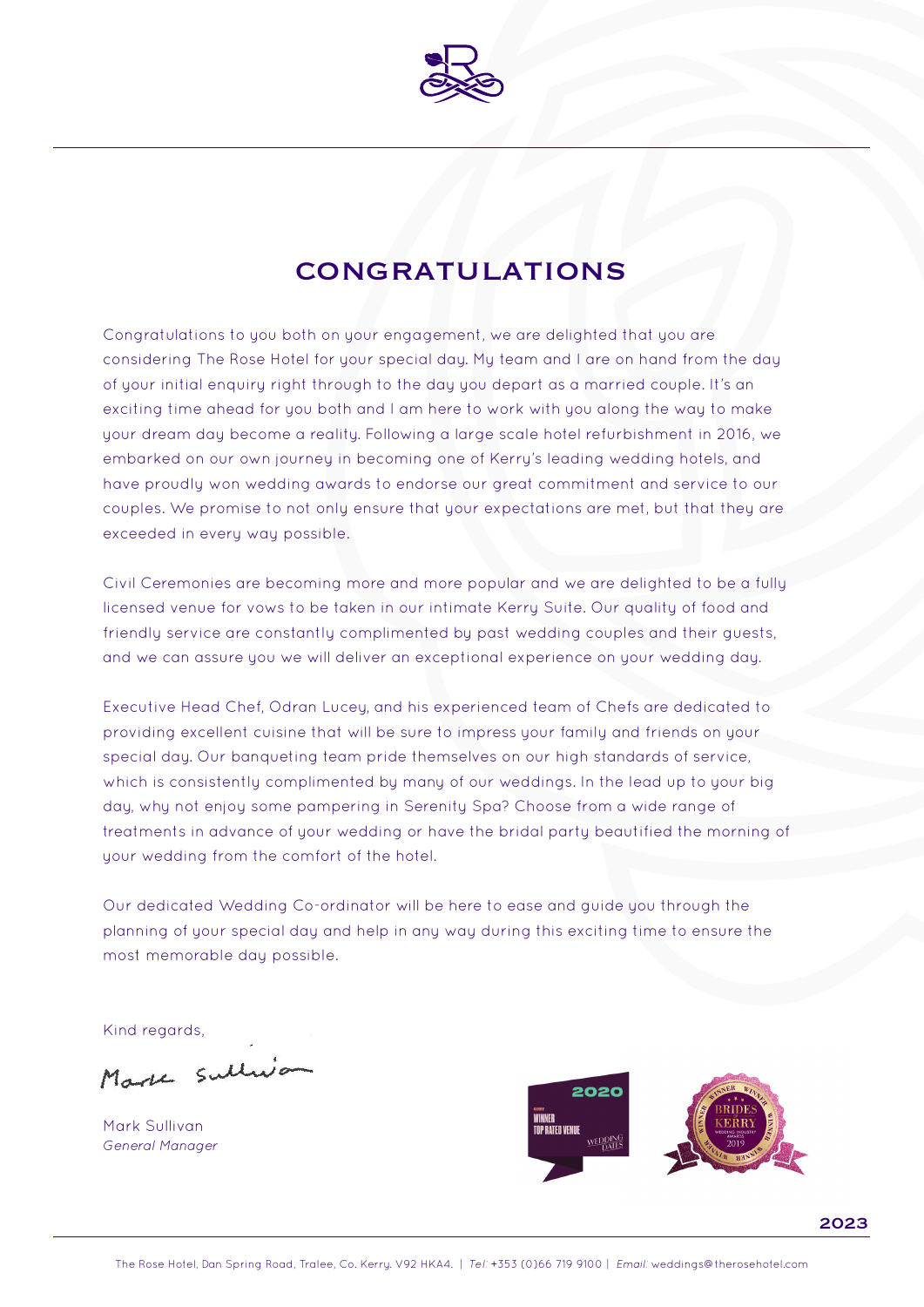

## our gift to you

## **All of our wedding packages include the following with our compliments...**

- Use of The Rose Hotel's Rolls Royce, Phantom V Limousine car on your wedding day.
- Red carpet welcome
- Champagne for the bridal party on arrival.
- Pianist on arrival for you & your Guests.
- Classic Rose table Linen & chair covers.
- Elegant table centre pieces.
- The Rose Hotel cake stand and knife
- Personalised menus & table plan
- One-hour spa Signature Serenity Spa treatment prior to your wedding.
- Luxury overnight stay in our elegant Bridal Suite on your wedding night.
- Two Complimentary Classic Bedrooms.
- Wedding Menu Tasting for two people prior to wedding in the Park Restaurant.
- First year Wedding Anniversary Dinner for you both in the Park Restaurant.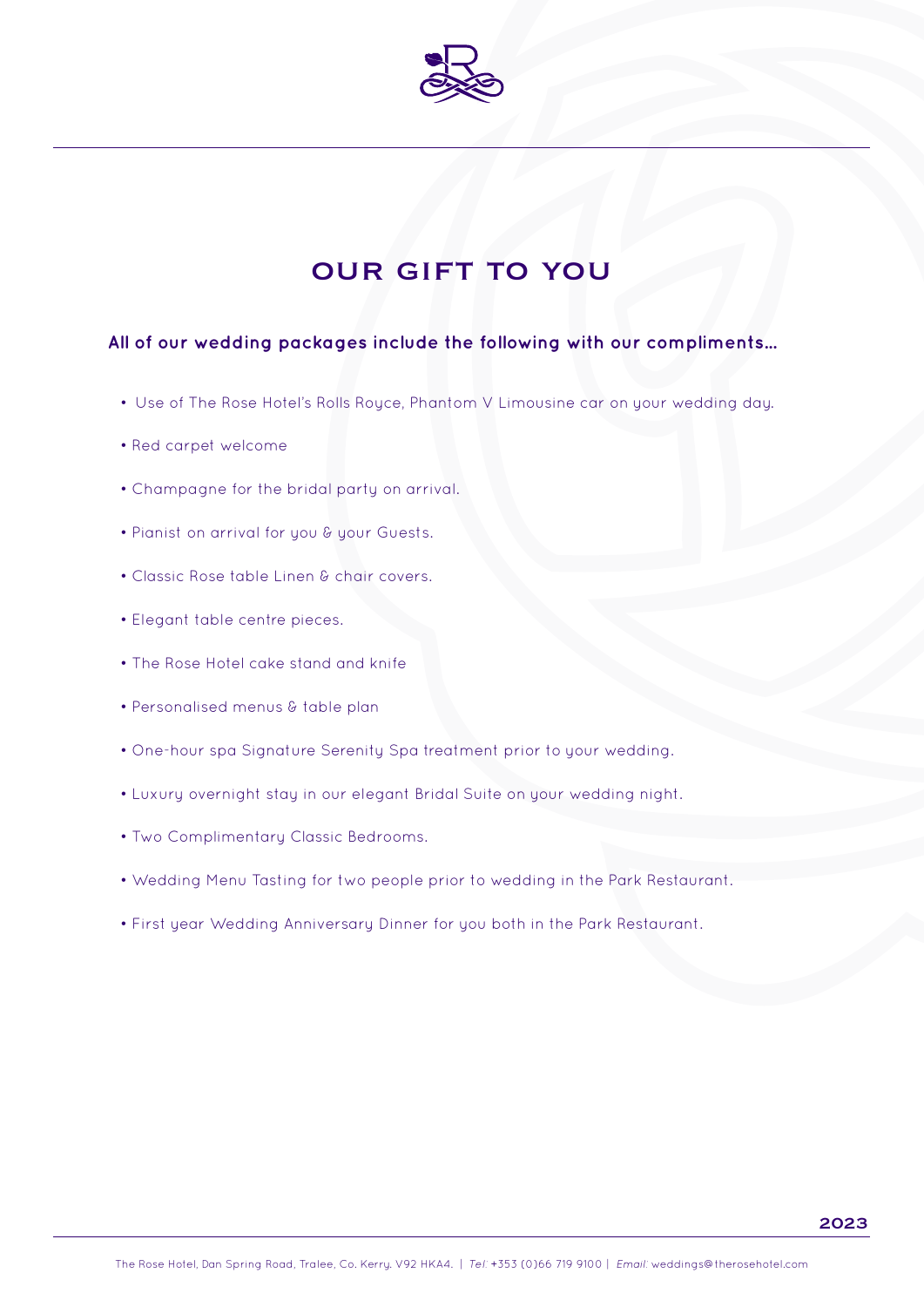

## THE WHITE ROSE PACKAGE

Beetroot and Citrus Cured Salmon, *Seaweed and Cucumber Salad, Hash Brown, Garlic Aioli* Or

Chicken and Mushroom Puff Pastry Vol au Vent, *Tarragon Cream*

older

Cream of Carrot and Coriander Soup

calco.

Herb Crusted Chump of Slaney Valley Lamb, *Mint Jus* Or

Baked Filet of Hake, *Leek and Cheddar Gratin, White Wine Cream* 

*Accompanied with your selection of Potatoes & Vegetables*

 $\frac{1}{2}$ 

Chocolate Tart, *Black Cherry Compote, Bitter Chocolate Sauce* Or Meringue Nest, *Citrus Cream, Macerated Strawberries* 

colco.

Freshly Brewed Java Tea or Coffee

#### **€75.00 per person**

- 1. Arrival Reception consisting of Java Tea & Coffee with Homemade Cookies & Dressed Homemade Scones.
- 2. Rose Mulled Wine or Seasonal Fruit Punch Reception.
- 4. Half Bottle of wine per person from our specially chosen Spanish wine selection.
- 5. Evening refreshments consisting of Java Tea & Coffee, Cocktail Sausages, Chicken Goujons and Spicy Potato Wedges.
- 6. Wedding Cake served at evening reception, if desired.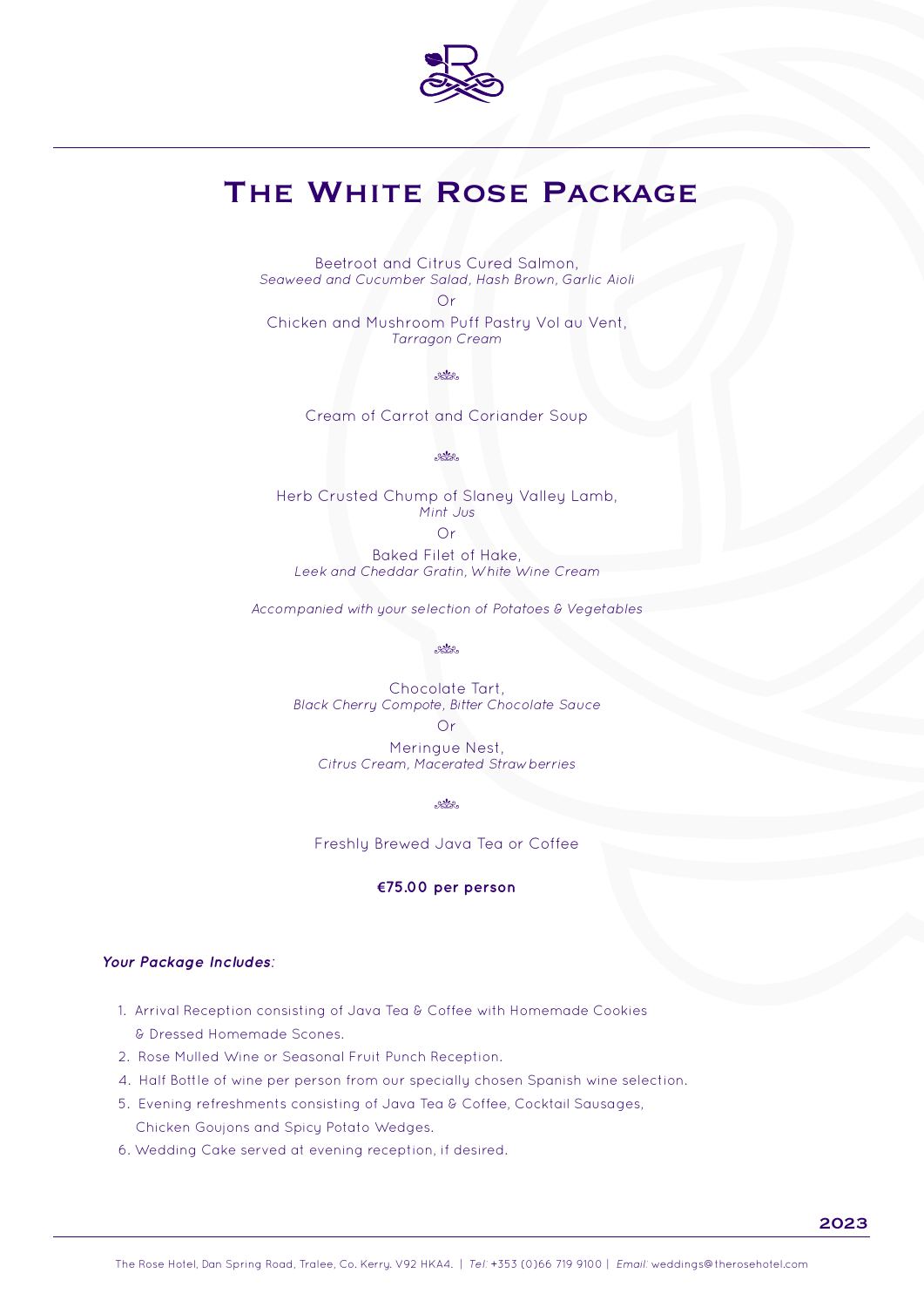

## The Pink Rose Package

Chicken and Annauscaul Black Pudding Roulade, *Celeriac and Apple Remoulade, Grain Mustard Mayonnaise* 

Or

Warm Salad of Crumbed Brie & Chorizo Sausage, *Hazelnut & Raspberry Vinaigrette*

 $\mathcal{E}$ 

Cream of Potato & Parsley Soup Or Mango & Passion Fruit Sorbet

 $\frac{1}{2}$ 

Roast Sirloin of Irish Red Hereford Beef, *Brandy & Peppercorn Sauce*

or

Baked Fillet of Salmon, *Wrapped in Parma Ham, Saffron Cream*

*Accompanied with a selection of Potatoes & Vegetables*

 $\mathcal{S}^{\text{loc}}_{\text{loc}}$ 

Vanilla Crème Brulé *Caramelised Banana, Chocolate Ice Cream* Or Warm Rhubarb Crumble Tartlet, *Vanilla Bean Anglaise* 

 $\mathcal{S}^{\text{M}}_{\text{M}}$ 

Freshly Brewed Java Tea or Coffee

#### **€80.00 per person**

- 1. Arrival Reception consisting of Java Tea & Coffee with Homemade Cookies & Dressed Homemade Scones.
- 2. Rose Mulled Wine or Seasonal Fruit Punch Reception.
- 4. Half Bottle of wine per person from our specially chosen Spanish wine selection.
- 5. Evening refreshments consisting of Java Tea & Coffee, Cocktail Sausages, Chicken Goujons and Spicy Potato Wedges.
- 6. Wedding Cake served at evening reception, if desired.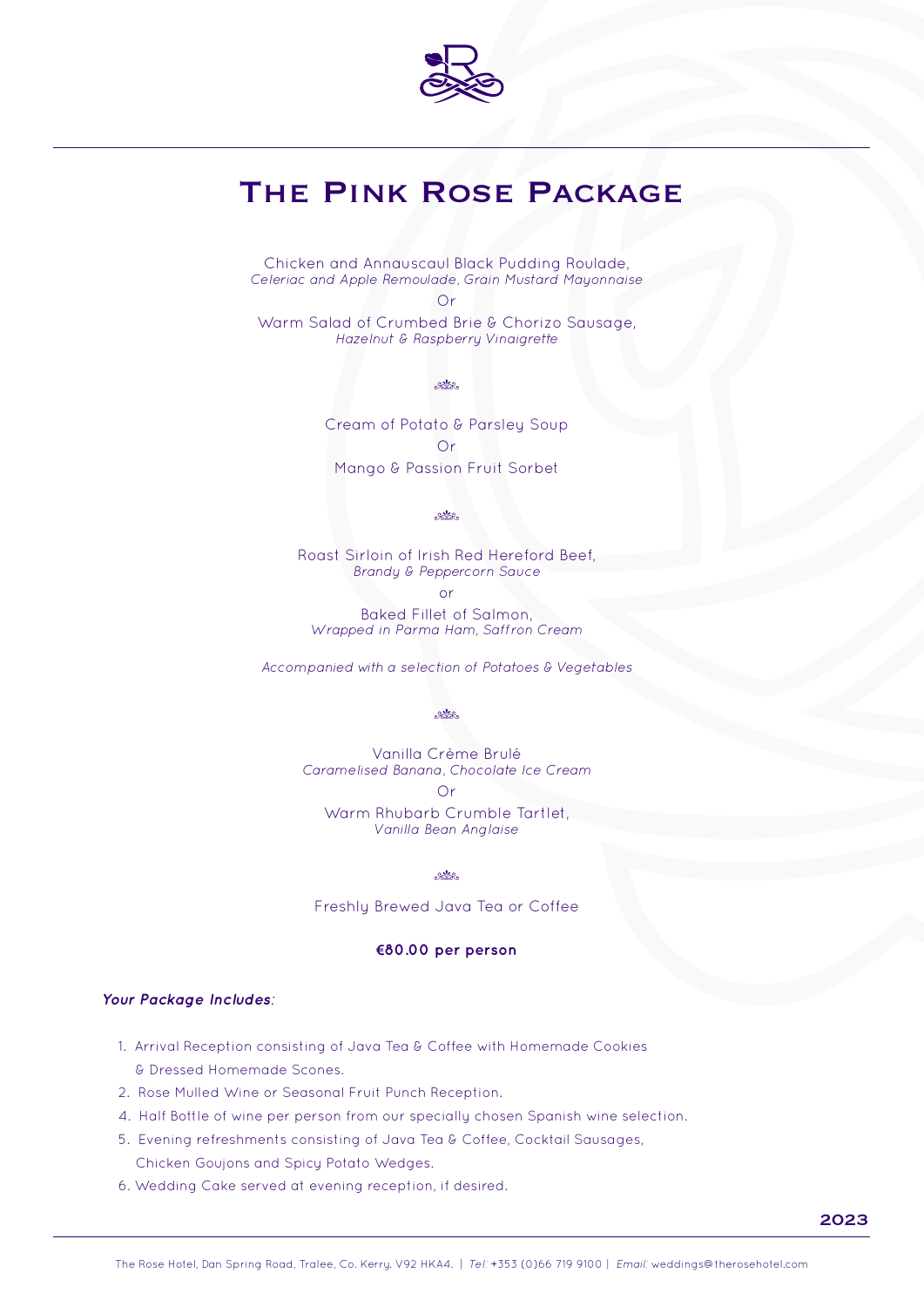

## The Yellow Rose Package

Air Dried Ham, Heirloom Tomato & Buffalo Mozzarella Salad, *White Balsamic Vinegar, Extra Virgin Olive Oil*

Or

Whipped Bluebell Falls Goats' Cheese & Beetroot Salad, *Toasted Pumpkin Seeds, Truffle Honey* 

 $\mathcal{E}$ 

Cream of Roast Vegetable Soup Or Dingle Gin and Tonic Sorbet

 $\frac{1}{2}$ 

Peppered 10 0z Sirloin of Irish Beef, *Peppercorn Cream* 

Or

Baked Fillet of Seabass *Citrus crumb, Lemon Beurre Blanc*

Accompanied with a selection of Potatoes & Vegetables

and and and a

White Chocolate & Raspberry Cheesecake *Raspberry Compote, crème Chantilly*  Or Passion Fruit & Mango Mousse, *Passion Fruit Gel*

**Solder** 

Freshly Brewed Java Tea or Coffee

#### **€85.00 per person**

- 1. Arrival Reception consisting of Java Tea & Coffee with Homemade Cookies & Dressed Homemade Scones.
- 2. Rose Mulled Wine or Seasonal Fruit Punch Reception.
- 4. Half Bottle of wine per person from our specially chosen Spanish wine selection.
- 5. Evening refreshments consisting of Java Tea & Coffee, Cocktail Sausages, Chicken Goujons and Spicy Potato Wedges.
- 6. Wedding Cake served at evening reception, if desired.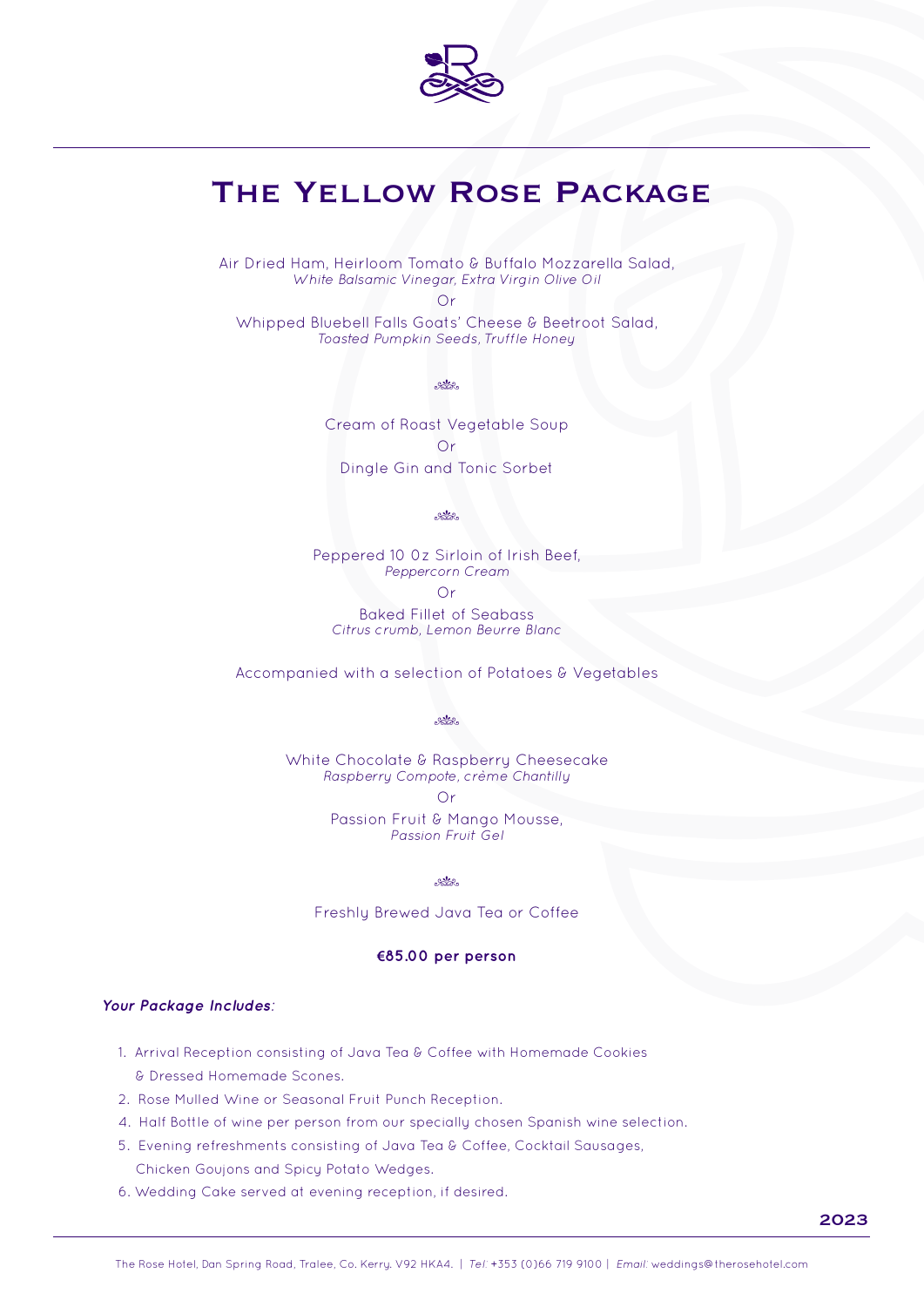

## The Purple Rose Package

Classic Prawn Salad *Spiced Marie Rose Sauce, Baby Gem & Citrus Segments* Or

Confit of Skeaghanore Duck Leg *Buttered Cabbage, Brandy Soaked Raisins, Truffled Honey*

 $\frac{1}{2}$ 

Cream of Tomato & Roast Red Pepper Soup Or Blackcurrant and Vodka Sorbet

 $\mathcal{E}$ 

Chargrilled 8 oz Fillet of Irish Beef, *Oyster Mushroom, Confit Garlic, Red Wine Reduction*

Or

Roast Monk Tail, *Wrapped in Serrano Ham, Tomato Butter Sauce*

ente de la composición de la composición de la composición de la composición de la composición de la composici<br>La composición de la composición de la composición de la composición de la composición de la composición de la

The Rose Hotel Trio of Desserts *Choose 3 from the following*

Warm Apple Crumble Tartlet, *Vanilla Bean Anglaise* Mini Crème Brûlée Vanilla Ice Cream Brandy Snap Basket Lemon and Raspberry Tart, *Raspberry Gel* Baileys and Maltesers Cheese Cake Profiterole *with Chocolate Glaze*

oslen

Freshly Brewed Java Tea or Coffee

### **€90.00 per person**

- 1. Arrival Reception consisting of Java Tea & Coffee with Homemade Cookies, Dressed Homemade Scones & selection of Chef's Canapés.
- 2. Rose Mulled Wine or Seasonal Fruit Punch Reception.
- 4. Half Bottle of wine per person from our specially chosen Spanish wine selection.
- 5. Evening refreshments consisting of Java Tea & Coffee, Cocktail Sausages, Chicken Goujons and Spicy Potato Wedges.
- 6. Wedding Cake served at evening reception, if desired.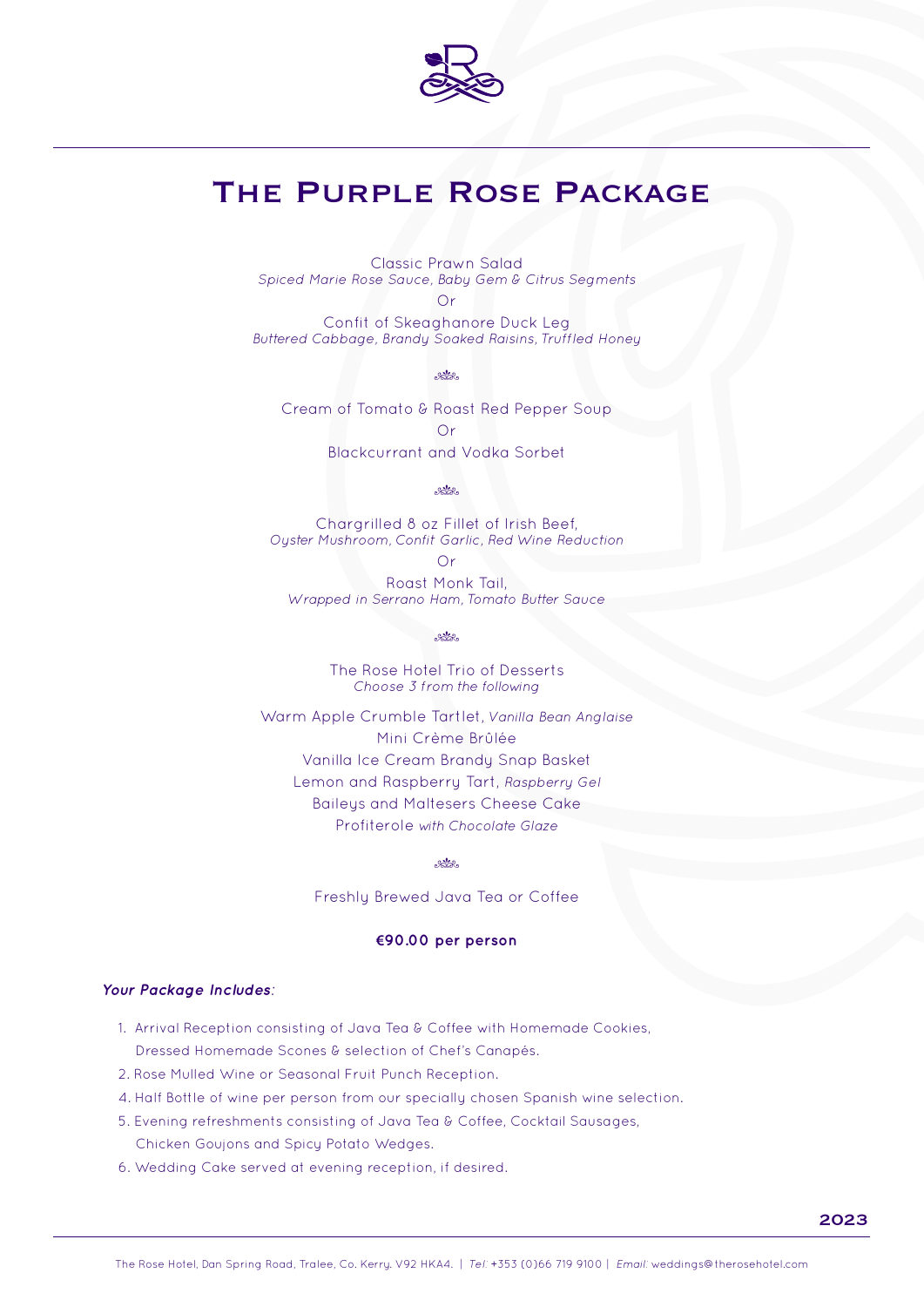

## **OPTIONS TO UPGRADE**

## Welcome Reception

Smoked Salmon on Brown Soda Bread Goats Cheese Tartlets with Smoked Tomato Relish Spiced Shrimp Tartlet Vegetable Spring Roll with Sweet Chilli Dip Black Pudding, Apple and Blue Cheese Beef and Chicken Satay, Satay Sauce Tempura Battered Prawns, Sesame and Soya Dip

> **Choose 3 :** €**6.50 per person Choose 5 :** €**9.50 per person Choose 7 :** €**12.50 per person**

## Evening Reception

### **Choose 2 from below:**

Mini Beef and Lamb Sliders Pulled Pork Baps, with Rainbow Slaw and Apple Sauce Battered Fish and Skinny Chips, Tartare Sauce Curry Fries with Chicken Goujons

### **€10.50 per person**